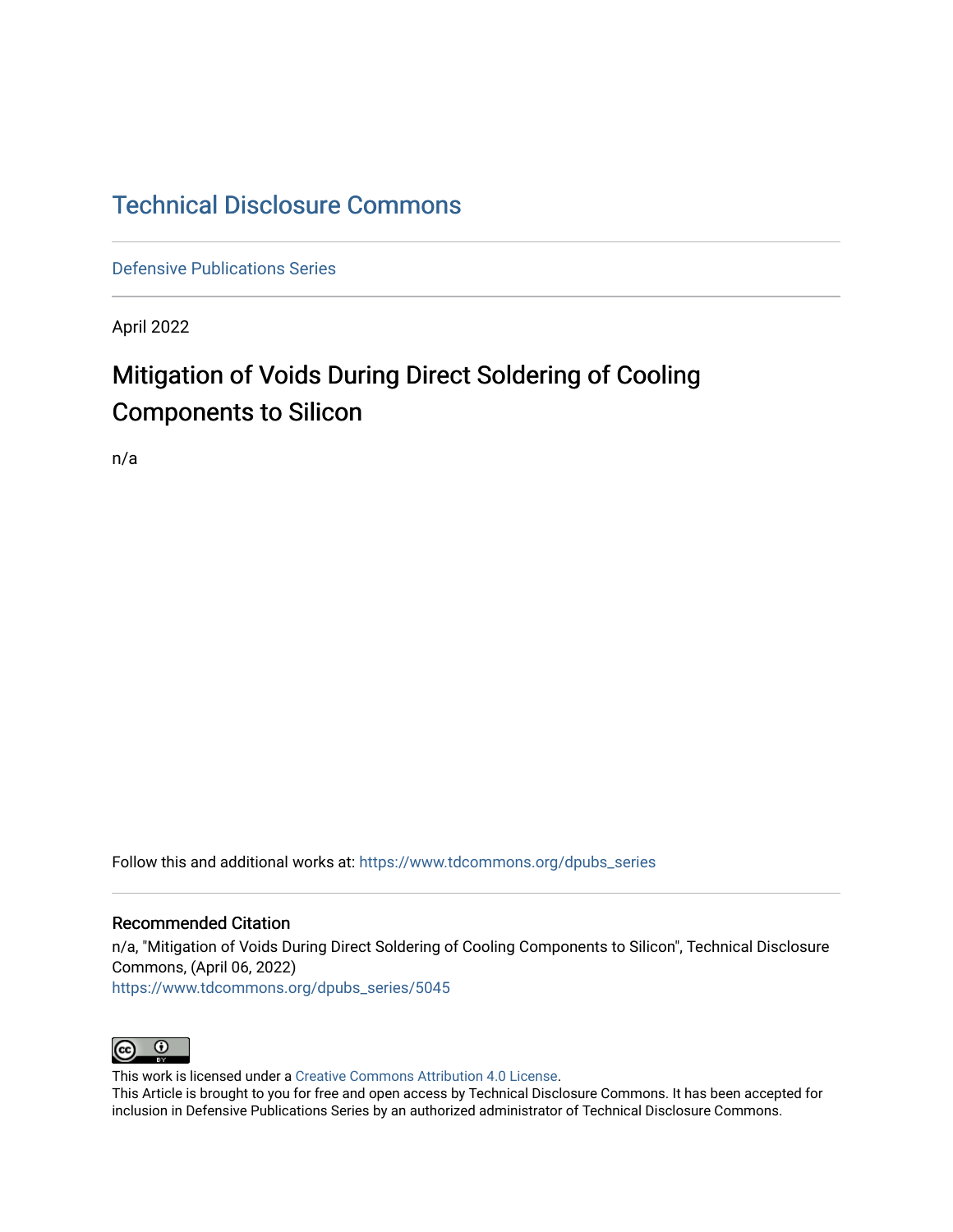# **Mitigation of Voids During Direct Soldering of Cooling Components to Silicon** ABSTRACT

This disclosure describes techniques for the mitigation of voids during a direct soldering process whereby a cooling component is soldered to a chip or processor (silicon). Per techniques of this disclosure, mechanical vibration or non-contact vibration is applied to the cooling component-silicon assembly during the soldering process to help disperse solder and eliminate voids or open areas. In some implementations, direct mechanical vibration is applied to the assembly during the soldering process by utilizing a vibrating tray during the direct soldering process. Alternatively, or in addition, non-contact vibration is applied, e.g., by utilizing an ultrasonic or laser that excites the solder material surface during the direct soldering process. Techniques of this disclosure can provide improvement in the thermal interface and the contact between the cooling component and the silicon surface and help improve thermal performance.

#### KEYWORDS

- Thermal management
- Thermal Interface Material (TIM)
- Cold plate
- Heat spreader
- Heat sink
- Heat transfer
- Mechanical vibration
- Non-contact vibration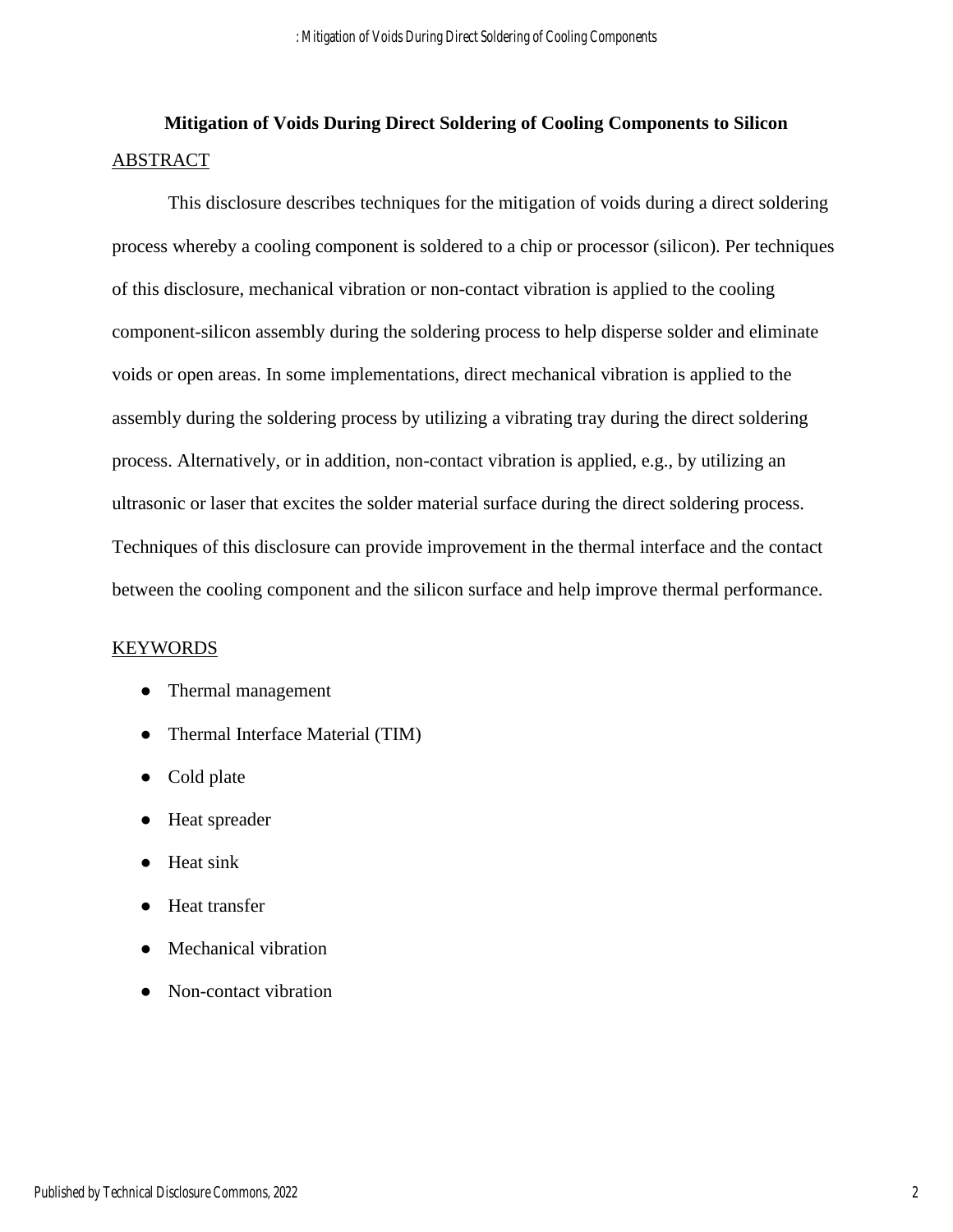## **BACKGROUND**

Modern processors can generate large amounts of heat. Cooling components directly soldered to the chip (silicon) are utilized for effective thermal management. In this design, a cooling component, e.g., heatsink, cold plate, heat spreader etc., is bonded directly to a chip surface. A thermal interface material (TIM) can be inserted between the two components to enhance thermal coupling.





Fig. 1 depicts an example processor that utilizes a directly soldered cooling component. As depicted in Fig. 1, a cold plate is directly soldered to a chip/processor surface. The cold plate conducts heat away from the chip, which is then transferred to a coolant. However, the direct soldering process poses the risk of voids, e.g., air pockets, being formed between the cooling component and the silicon. This can be exacerbated in larger chips where the distance of movement of entrapped gasses and/or materials to the edge of the contact surface is relatively large. The voids thus formed can negatively affect heat transfer and lead to poor thermal performance.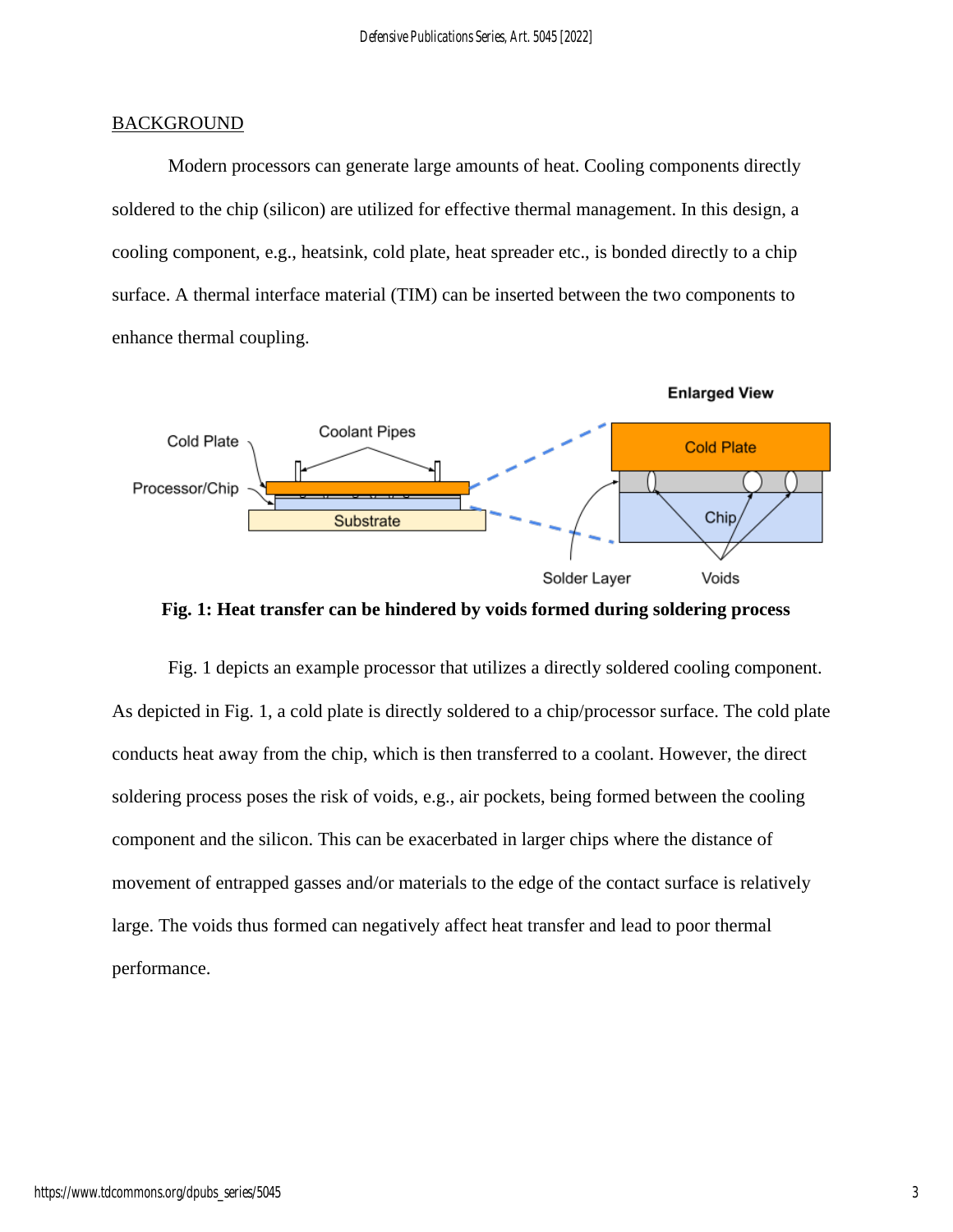### **DESCRIPTION**

This disclosure describes techniques for the mitigation of voids during a direct soldering process whereby a cooling component is soldered to a chip or processor (silicon). Per techniques of this disclosure, mechanical vibration or non-contact vibration is applied to the cooling component-silicon assembly during the soldering process to help disperse solder and eliminate voids or open areas. This can enable a more homogenous and consistent direct contact of the cooling component to the silicon surface, thereby improving thermal performance.



**Fig. 2: Mechanical vibration can be applied during direct soldering**

Fig. 2 depicts example implementations of the application of mechanical and non-contact vibration to a direct soldering process, per techniques of this disclosure. Fig. 2 depicts application of direct mechanical vibration to the assembly during the soldering process. In this illustrative example, the assemblies of the cooling component and the silicon are placed on a vibrating tray during the direct soldering process.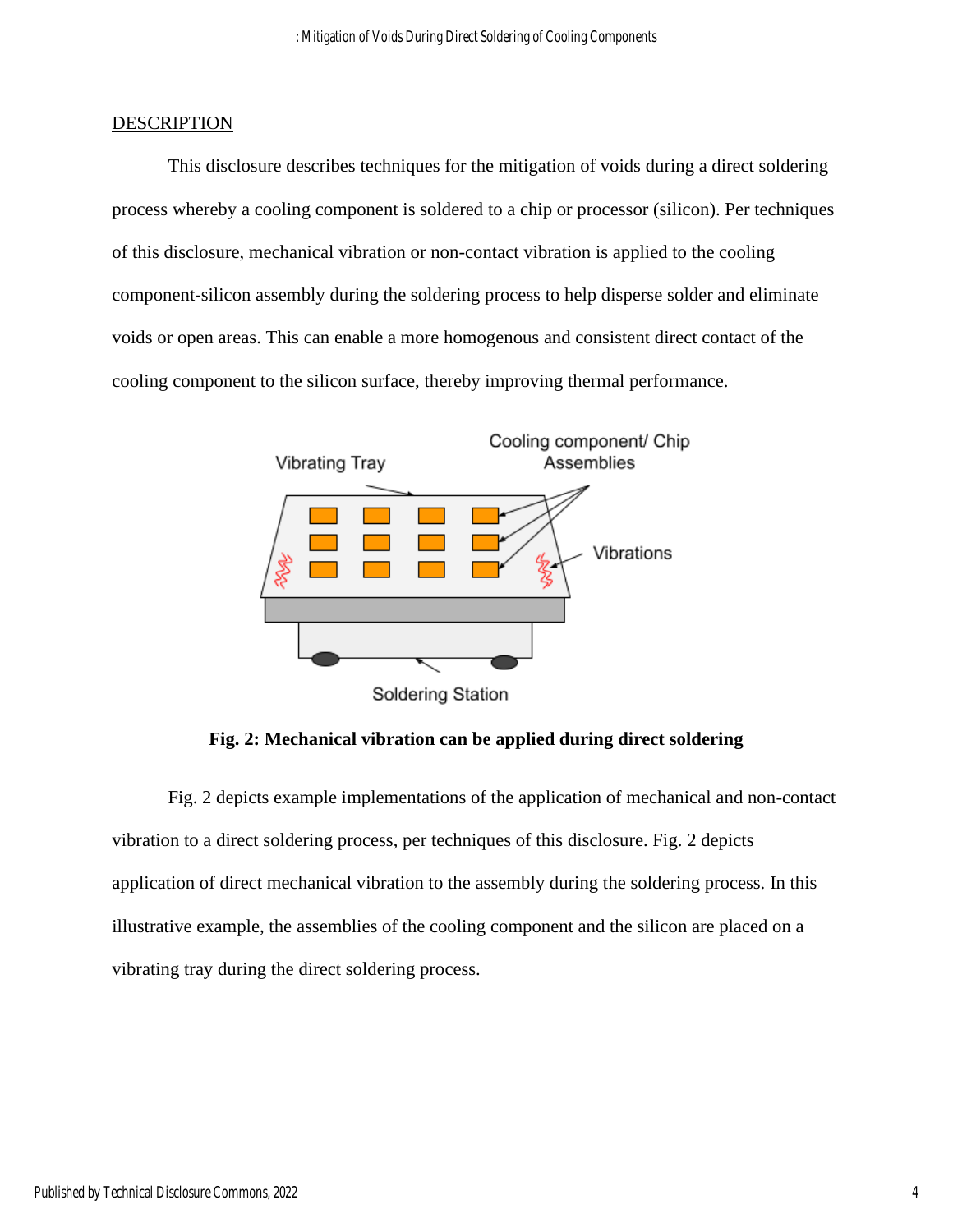

**Fig. 3: Non-contact vibration applied during direct soldering**

Fig. 3 depicts an example of a non-contact vibration being applied, per techniques of this disclosure. In this illustrative example, an ultrasonic or laser emitter is utilized to apply noncontact vibration to the assemblies by exciting the solder material surface during the direct soldering process. In some implementations, a combination of direct vibration and non-contact vibration can be applied.

Techniques of this disclosure can provide improvement in the thermal interface and the contact between the cooling component and the silicon surface and help improve thermal performance.

## **CONCLUSION**

This disclosure describes techniques for the mitigation of voids during a direct soldering process whereby a cooling component is soldered to a chip or processor (silicon). Per techniques of this disclosure, mechanical vibration or non-contact vibration is applied to the cooling component-silicon assembly during the soldering process to help disperse solder and eliminate voids or open areas. In some implementations, direct mechanical vibration is applied to the